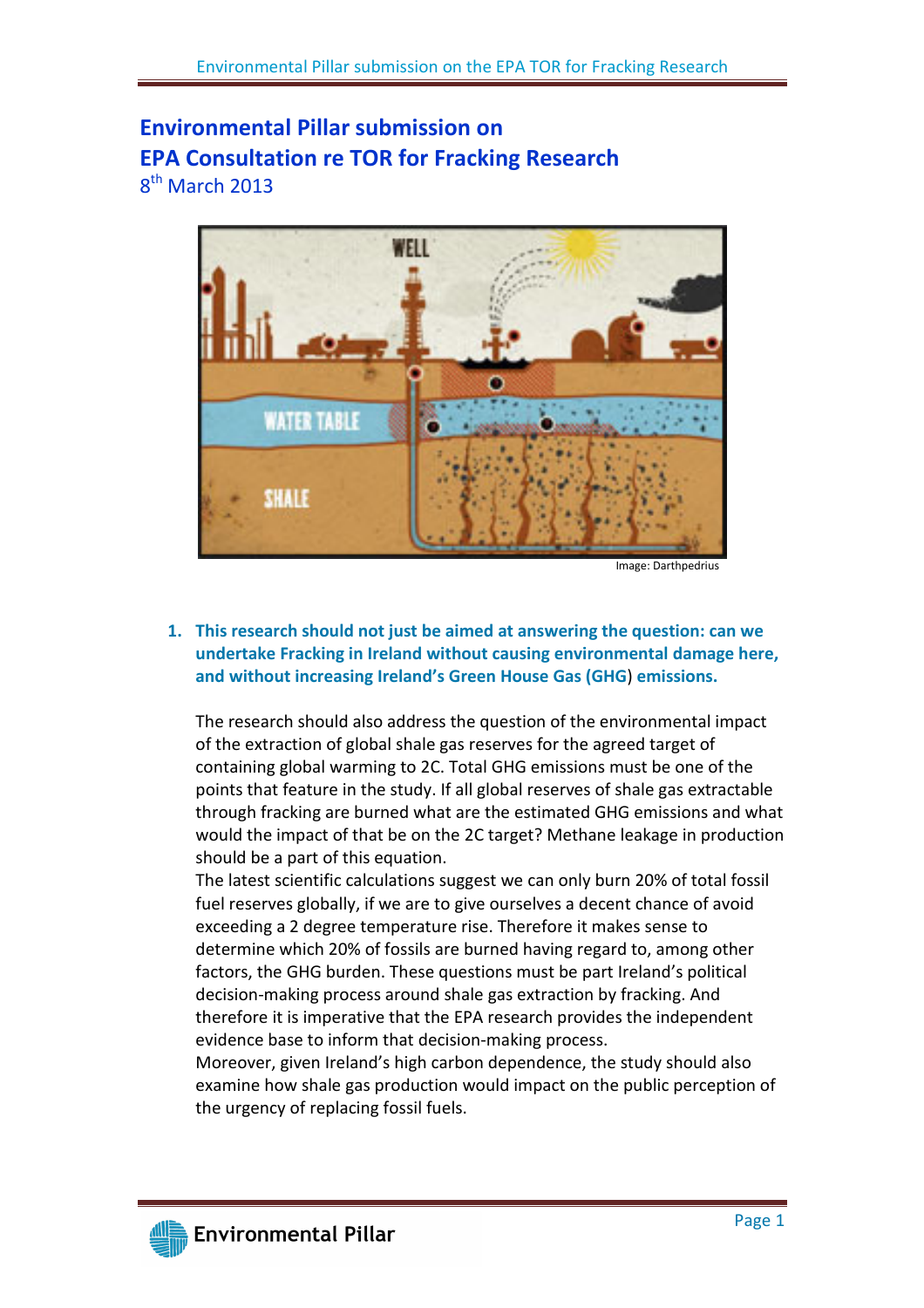#### 2. The range of the draft TOR is far too narrow.

The key questions for this research limit the range of the research to very narrow though important concerns. Viz:

> 1) Can this technology be used whilst also fully protecting the environment and human health? If the answer is yes, then: 2) What is best environmental practice in using the technology?

In order to fulfil the purpose of the research in enabling the two Governments to decide on whether to allow fracking to be permitted, the full range of socio-economic-environmental issues need to be identified and base line studies done to identify and measure the scale of likely impacts. It is not good enough only to look at best practice in mitigation of potential impacts as described in B2 (page 6). Instead the work packages must cover the following:

- a. The full range of potential environmental impacts as defined in the EIA Directive, during build-up, operation and decommissioning, on:
	- i. human beings, fauna and flora;
	- ii. soil, water, air, climate and the landscape;
	- iii. material assets and the cultural heritage;
	- iv. the interaction between the factors referred to in points i, ii, or iii
- b. The economic impacts, short and long-term on the local economies
- c. The social impacts resulting from potential community conflict and the industrialisation of rural communities.
- d. The regulatory environment.

## 3. Whilst the text used regarding conflict of interest in Para 6 of the draft TOR is helpful, it doesn't remove the responsibility of the EPA in seeking contractors that have a track record of independence.

The research produced needs to be above reproach.

Whilst recognising that the researchers may be drawn from limited pools of expertise, it is essential that at the least the team leaders in each work package are seen to be free of links with fossil fuel industries, and to have demonstrated their independence.